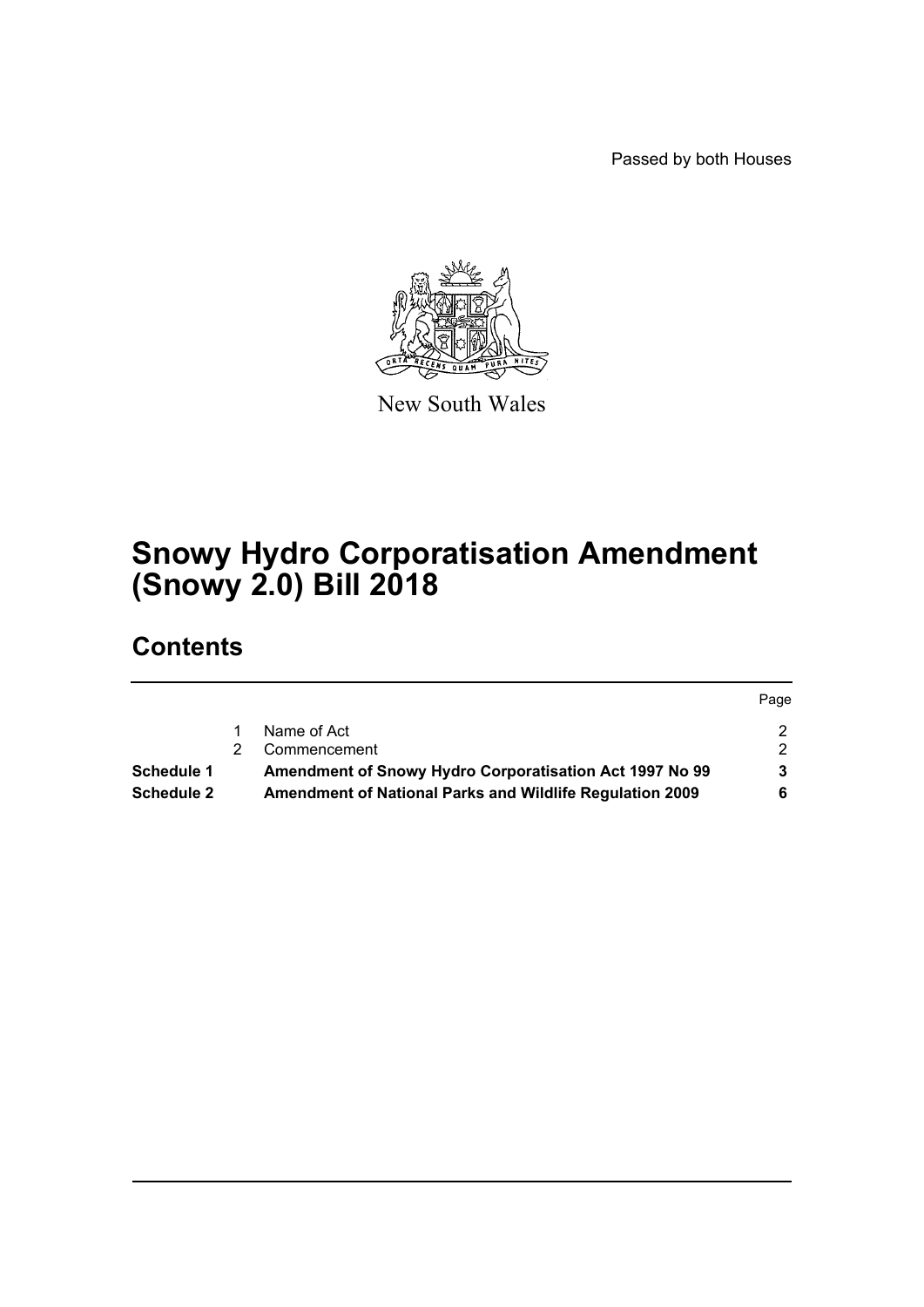*I certify that this PUBLIC BILL, which originated in the LEGISLATIVE COUNCIL, has finally passed the LEGISLATIVE COUNCIL and the LEGISLATIVE ASSEMBLY of NEW SOUTH WALES.*

*Legislative Council 2018* *Clerk of the Parliaments*

New South Wales

# **Snowy Hydro Corporatisation Amendment (Snowy 2.0) Bill 2018**

Act No , 2018

An Act to amend the *Snowy Hydro Corporatisation Act 1997* to enable leases and other interests in land to be granted to facilitate the Snowy 2.0 project; and for related purposes.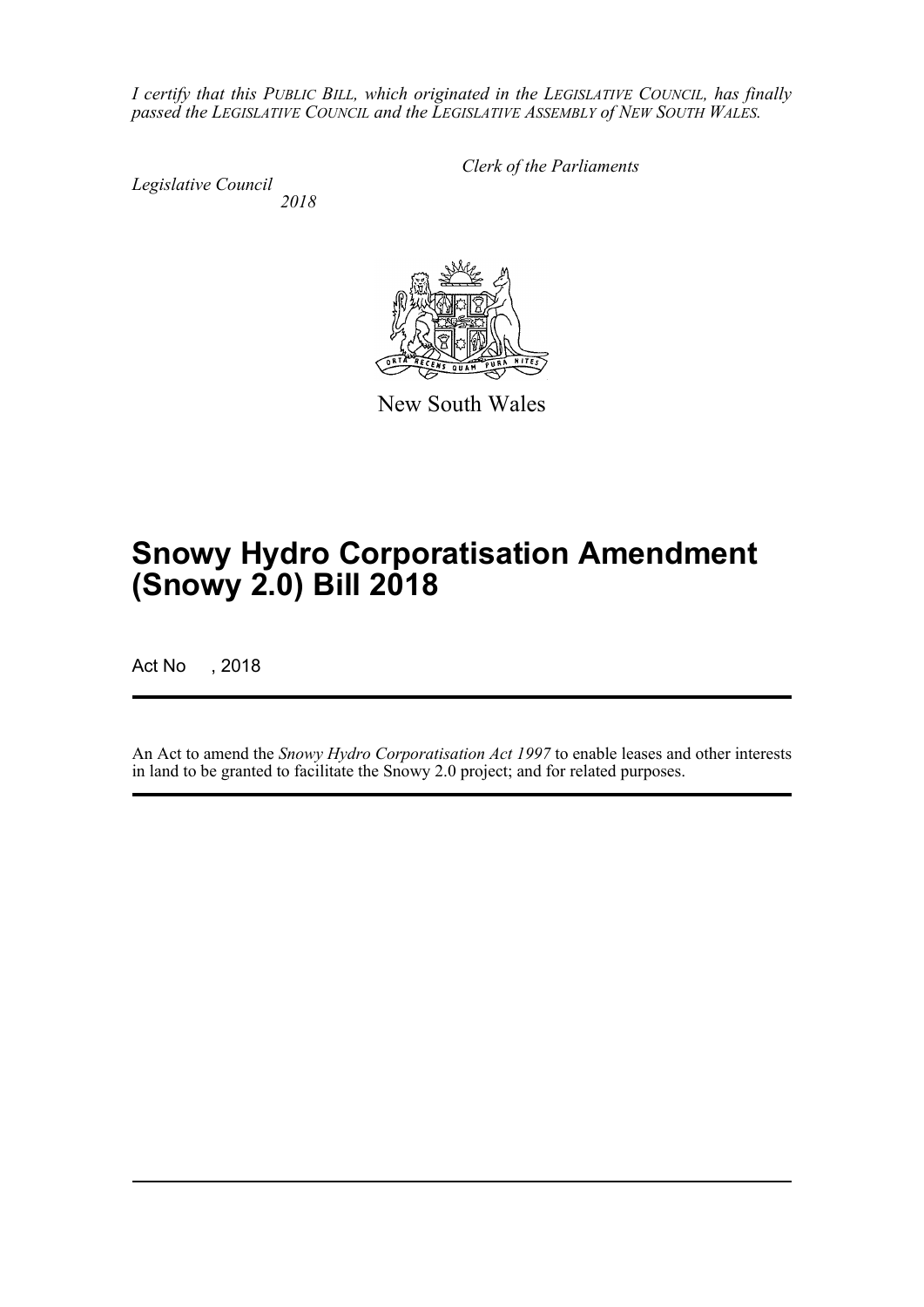### <span id="page-2-0"></span>**The Legislature of New South Wales enacts:**

#### **1 Name of Act**

This Act is the *Snowy Hydro Corporatisation Amendment (Snowy 2.0) Act 2018*.

#### <span id="page-2-1"></span>**2 Commencement**

This Act commences on the date of assent to this Act.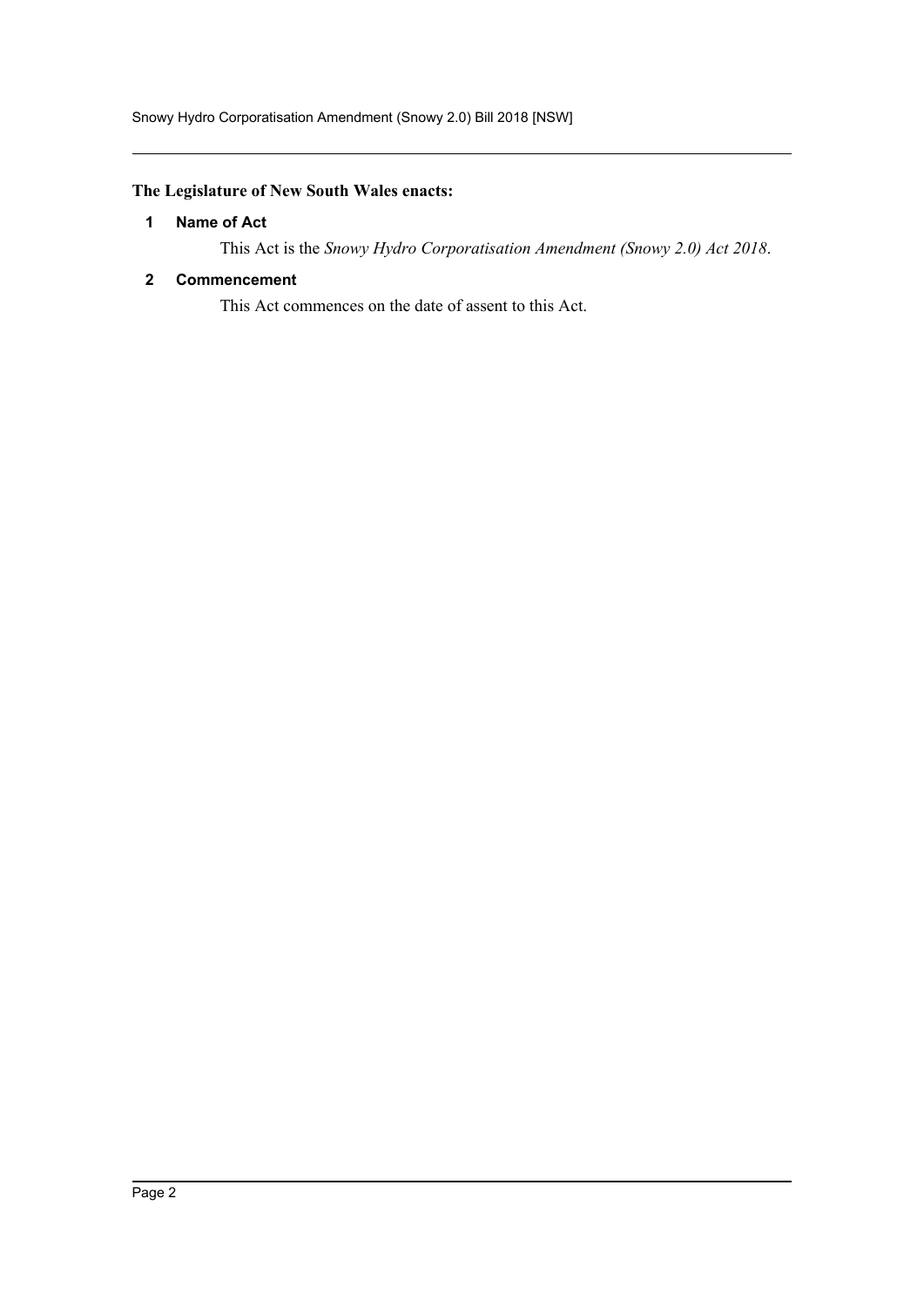### <span id="page-3-0"></span>**Schedule 1 Amendment of Snowy Hydro Corporatisation Act 1997 No 99**

#### **[1] Section 4 Definitions**

Insert in alphabetical order in section 4 (1):

*Snowy 2.0 project* means development described in clause 9 of Schedule 5 to *State Environmental Planning Policy (State and Regional Development)* 2011, as in force on 1 September 2018, (referred to in that clause as the Snowy 2.0 and Transmission Project) that is approved to be carried out under the *Environmental Planning and Assessment Act 1979*.

#### **[2] Section 37A**

Insert after section 37:

#### **37A Lease, licence etc under NPW Act for Snowy 2.0 project**

- (1) The power to grant one or more leases, licences, easements or rights of way under Part 12 of the NPW Act over the Kosciuszko National Park or any other land reserved or dedicated under the NPW Act may be exercised for the purposes of, or in connection with, the Snowy 2.0 project.
- (2) Despite any of the provisions of the NPW Act, the Snowy Hydro Company is entitled to such a grant by the Minister administering the NPW Act for the purposes of, and in connection with, the Snowy 2.0 project (called a *Snowy 2.0 lease*).
- (3) Without limiting subsections (1) and (2), such a grant may be made despite:
	- (a) the objects of the NPW Act, and
	- (b) the management principles for national parks set out in section 30E of the NPW Act, and
	- (c) the purpose of the grant not being a purpose listed in section 151A of the NPW Act, and
	- (d) the Minister administering the NPW Act not being satisfied of the matters set out in section 151B of the NPW Act.
- (4) However, the Minister administering the NPW Act is to have regard to the matters set out in subsection (3) when determining the conditions (if any) that should be attached to any such grant.
- (5) A Snowy 2.0 lease is to expire on 31 May 2077 (being the date of expiry of the Snowy park lease).
- (6) A Snowy 2.0 lease may contain provisions for its variation or revocation.
- (7) A Snowy 2.0 lease is to make provision for public access to those stored waters of the Snowy Mountains Hydro-electric Scheme that have been previously available for public recreation.

#### **[3] Section 38 Management plan for Snowy hydro undertaking**

Insert after section 38 (3):

- (4) The regulations under this Act may modify the application of provisions of the NPW Act that specify steps precedent to the making of a plan of management relating to the Snowy 2.0 project.
- (5) Regulations under subsection (4) must not be made unless the Minister certifies to the Governor that the Minister has: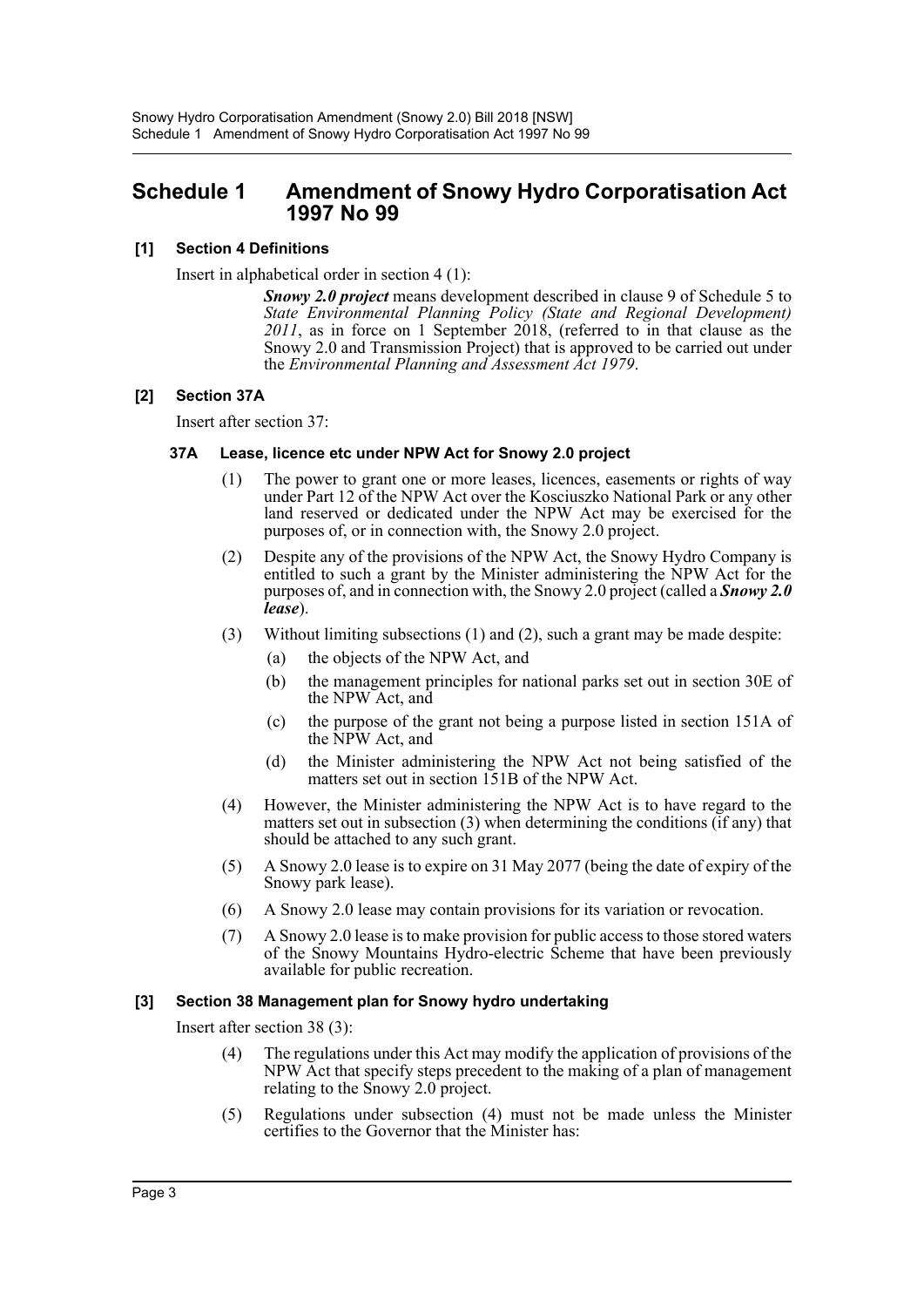- (a) consulted with the Minister administering the NPW Act in connection with those regulations, and
- (b) given that Minister at least 28 days to make submissions regarding those regulations.

#### **[4] Sections 39A and 39B**

Insert after section 39:

#### **39A Lease, licence etc under NPW Act for Snowy 2.0 electricity transmission**

- (1) The power to grant a lease, licence, easement or right of way under Part 12 of the NPW Act over the Kosciuszko National Park or any other land reserved or dedicated under the NPW Act may be exercised for the purposes of enabling TransGrid (or the holder of a transmission operator's licence under the *Electricity Supply Act 1995*) to operate an electricity transmission system from the electricity generating works associated with the Snowy 2.0 project.
- (2) TransGrid (or the holder of a transmission operator's licence) is entitled to such a grant by the Minister administering the NPW Act for the purposes of, and in connection with, the Snowy 2.0 electricity transmission system.
- (3) The term of such a grant may be the same as the term of a Snowy 2.0 lease.
- (4) Such a grant may contain provisions for its variation or revocation.
- (5) The regulations may modify the application of provisions of Part 12 of the NPW Act that specify steps precedent to such a grant.
- (6) Regulations under subsection (5) must not be made unless the Minister certifies to the Governor that the Minister has:
	- (a) consulted with the Minister administering the NPW Act in connection with those regulations, and
	- (b) given that Minister at least 28 days to make submissions regarding those regulations.

#### **39B Contributions and indemnification for compensation for impact on native title**

- (1) The regulations may provide that, if compensation is payable by the State for the impact of any of the following conduct on native title rights and interests within the meaning of the *Native Title Act 1993* of the Commonwealth (*relevant conduct*), the Snowy Hydro Company, TransGrid or the holder of a transmission operator's licence must contribute to, or indemnify the State against, that compensation:
	- (a) the enactment of the *Snowy Hydro Corporatisation Amendment (Snowy 2.0) Act 2018*,
	- (b) the grant of a lease, licence, easement or right of way referred to in section 37A or 39A,
	- (c) the grant of development consent or approval under the *Environmental Planning and Assessment Act 1979* in connection with any part of the Snowy 2.0 project,
	- (d) the preparation, adoption or amendment of a plan of management under the NPW Act in connection with the Snowy 2.0 project.
- (2) Any amount payable to the State under this section is recoverable by the State as a debt in a court of competent jurisdiction.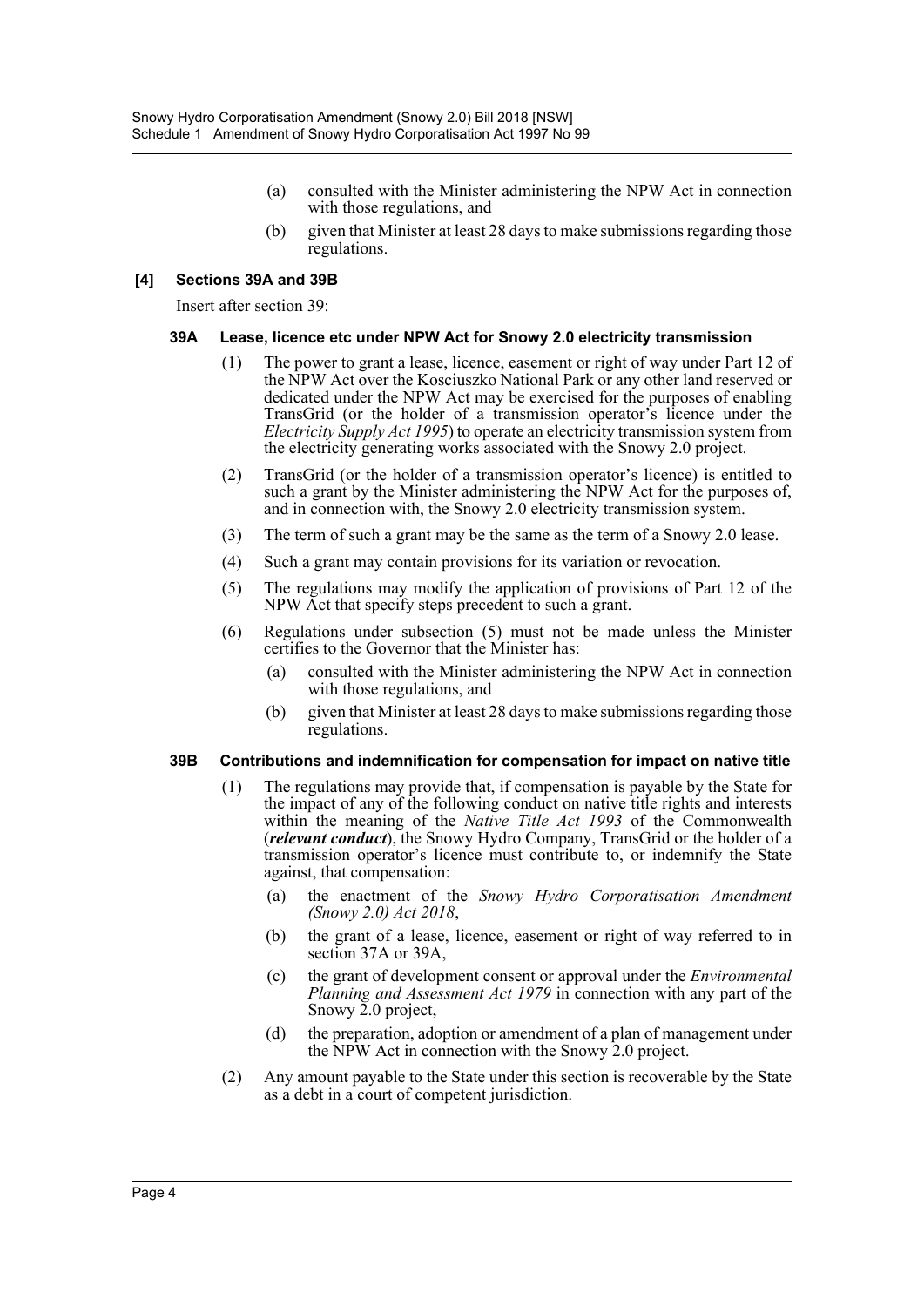- (3) The regulations may make provision for or with respect to:
	- (a) contributions to, or indemnification against, compensation payable by the State for the impact of any relevant conduct on native title rights and interests, and
	- (b) conferring jurisdiction on the Land and Environment Court to resolve disputes between the State and the Snowy Hydro Company, TransGrid or the holder of a transmission operator's licence concerning the allocation of responsibility for the payment of compensation for the impact of the relevant conduct on native title rights and interests.

#### **[5] Schedule 4 Savings, transitional and other provisions**

Insert after clause 1 (3):

(4) Without limiting subclauses (1) and (2), regulations made for the purposes of this clause may amend this Schedule to provide for additional or different savings and transitional provisions instead of including the provisions in the regulations.

#### **[6] Schedule 4**

Insert at the end of the Schedule:

### **Part 5 Provisions consequent on enactment of Snowy Hydro Corporatisation Amendment (Snowy 2.0) Act 2018**

#### **7 Management plans for Snowy 2.0 project**

- (1) During the period of 3 years beginning on first approval being granted under the *Environmental Planning and Assessment Act 1979* for any part of the Snowy 2.0 project, section 81 (4) of the *National Parks and Wildlife Act 1974* does not operate to prohibit operations being undertaken in relation to the Snowy 2.0 project that are not in accordance with *Kosciuszko National Park Plan of Management 2006*.
- (2) During the period beginning on the commencement of this clause and ending on 1 January 2024, section 81 (4) of the *National Parks and Wildlife Act 1974* does not operate to prohibit operations being undertaken in relation to the Snowy 2.0 project that are not in accordance with the *Snowy Management Plan* set out in Schedule 2 to the *Snowy Management Plan Procedures Agreement* dated 3 June 2002 as incorporated by clause 5 of the *Kosciuszko National Park Plan of Management 2006*.

#### **8 Snowy 2.0 leases not subdivisions under other legislation**

- (1) Despite section 23F of the *Conveyancing Act 1919*, the Registrar-General must not refuse to register a Snowy 2.0 lease (as referred to in section 37A) merely because:
	- (a) it is a lease of part of an existing lot that is not shown on a current plan (within the meaning of that Act), and
	- (b) the boundaries of each part into which the land concerned is divided as a result of the lease do not follow the boundaries of an existing lot.
- (2) The grant of a Snowy 2.0 lease (as referred to in section 37A) is taken not to be a subdivision of land for the purposes of the *Environmental Planning and Assessment Act 1979*.